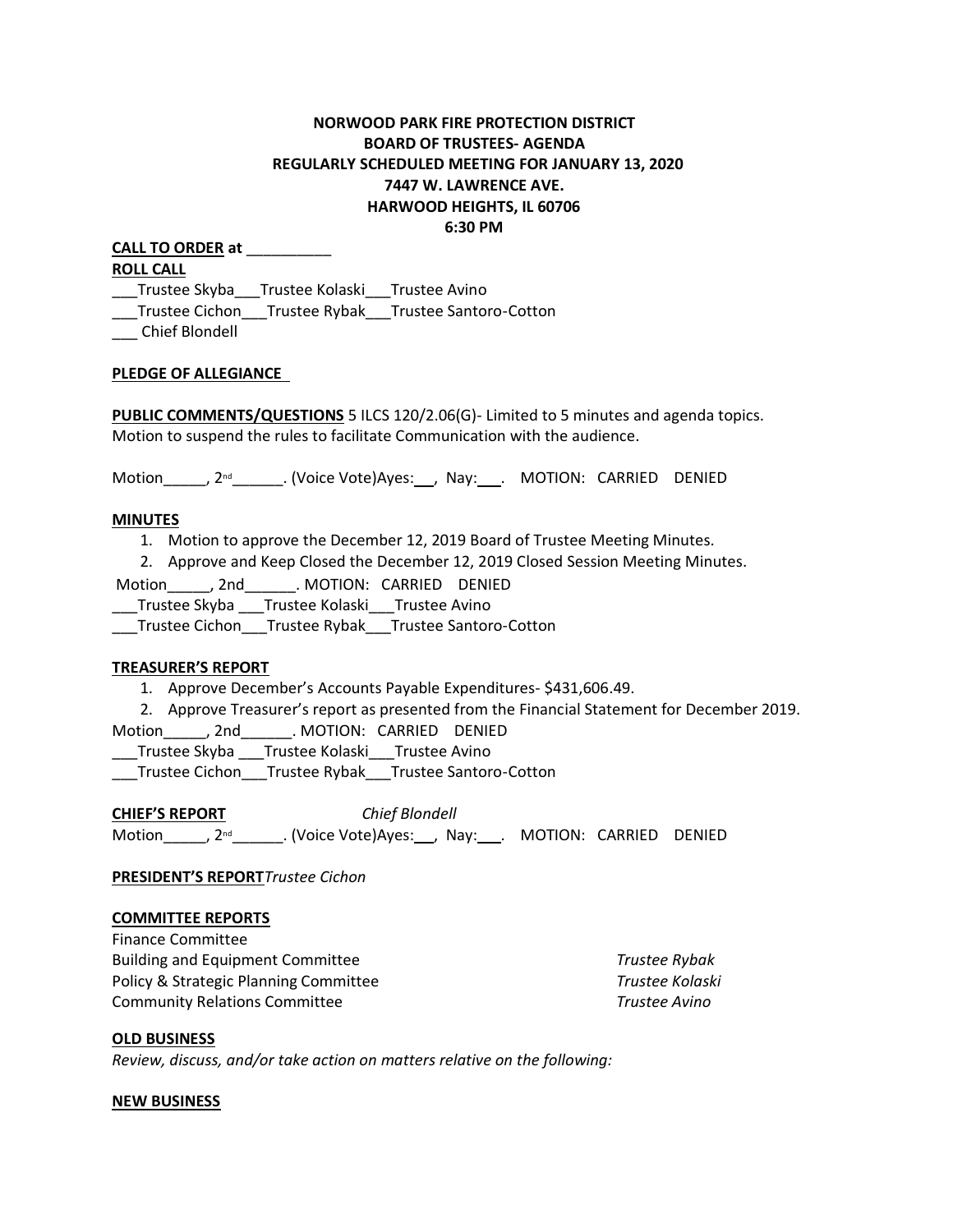*Review, discuss, and/or take action on matters relative on the following:*

1. Motion to approve the payout of mandatory sick time buyback to the following: Stanley Koy 96 hours \$4,038.72 Ron Schneider 13 hours \$530.53 Jeff Peistrup 21 hours \$910.56 Daniel Davila 87 hours \$3,545,52 Matthew Mattio 96 hours \$3,480.48 Stephen Swank 144 hours \$5,192.64 Total mandatory sick time buyback \$17,698.45 Motion and , 2nd . MOTION: CARRIED DENIED

Trustee Skyba Trustee Kolaski Trustee Avino

\_\_\_Trustee Cichon\_\_\_Trustee Rybak\_\_\_Trustee Santoro-Cotton

2. Motion to approve the payout of elective sick time buyback to the following: Jeff Peistrup 27 hours \$1,170.72 Total elective sick time buyback \$1,170.72

Motion , 2nd . MOTION: CARRIED DENIED

Trustee Skyba Trustee Kolaski Trustee Avino

\_\_\_Trustee Cichon\_\_\_Trustee Rybak\_\_\_Trustee Santoro-Cotton

3. Motion to approve the purchase of 2 Havis docking stations and antennas for the reserve ambulance and engine from CDS Office Technologies at a cost not to exceed \$2,900.

Motion , 2nd . MOTION: CARRIED DENIED

\_\_\_Trustee Skyba\_\_\_Trustee Kolaski\_\_\_Trustee Avino

\_\_\_Trustee Cichon\_\_\_Trustee Rybak\_\_\_Trustee Santoro-Cotton

4. Motion to approve the installation of the Havis docking stations and antennas by Emergency Vehicle Services (EVS) at a cost of \$1,600.00.

Motion\_\_\_\_\_, 2nd\_\_\_\_\_\_. MOTION: CARRIED DENIED

\_\_\_Trustee Skyba\_\_\_Trustee Kolaski\_\_\_Trustee Avino

- \_\_\_Trustee Cichon\_\_\_Trustee Rybak\_\_\_Trustee Santoro-Cotton
	- 5. Motion to approve the one-year extension (per Section 14) of the Paramedic Services of Illinois billing contract, at a rate of 3%.

Motion\_\_\_\_\_, 2nd\_\_\_\_\_\_. MOTION: CARRIED DENIED

\_\_\_Trustee Skyba\_\_\_Trustee Kolaski\_\_\_Trustee Avino

\_\_\_Trustee Cichon\_\_\_Trustee Rybak\_\_\_Trustee Santoro-Cotton

### *Consent Agenda*

6. Motion to ratify the following purchases:

**-Air One Equipment-** in the amount of \$1,761.35 for Hurst Maintenance, 2 helmets, gear repair. **-Elmhurst Memorial Occ Health Services** - in the amount of \$1,102.00 for new hire testing. **-Emergency Vehicle Services (EVS)**- in the amount of \$12,972.46 for #104 repairs: repairs to outriggers, cylinders, wiring.

Motion\_\_\_\_\_, 2nd\_\_\_\_\_\_. MOTION: CARRIED DENIED

\_\_\_Trustee Skyba \_\_\_Trustee Kolaski\_\_\_Trustee Avino

\_\_\_Trustee Cichon\_\_\_Trustee Rybak\_\_\_Trustee Santoro-Cotton